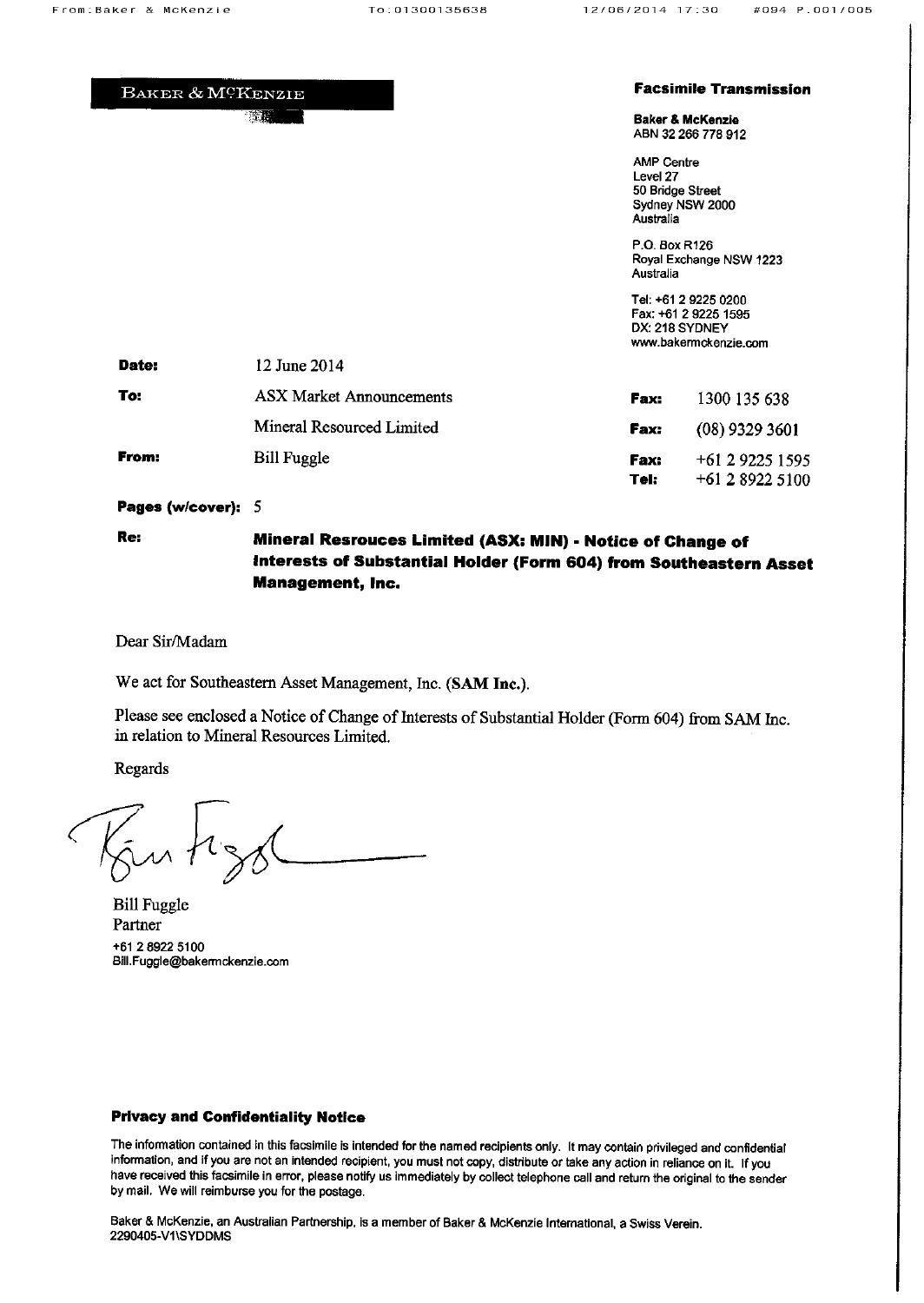# Form  $604$

## **Corporations Act 2001**

## **Section 671B**

### Notice of change of interests of substantial holder

| To: Company Name/Scheme MINERAL RESOURCES LIMITED |  |
|---------------------------------------------------|--|
|                                                   |  |

**ACN/ARSN** 

118 549 910

#### $\mathbf{1}$ . Details of substantial holder (1)

| Name                                                                 | Southeastern Asset Management, Inc. |  |
|----------------------------------------------------------------------|-------------------------------------|--|
| ACN (if applicable)                                                  |                                     |  |
| There was a change in the interests of the<br>substantial holder on: | 10 & 11/06 / 2014                   |  |
| The previous notice was given to the company<br>on.                  | 27/05/2014                          |  |
| The previous notice was dated                                        | 27/05/2014                          |  |

#### $2.$ Previous and present voting power

The total number of votes attached to all the voting shares in the company or voting interests in the scheme that the substantial holder or an associate (2) had a relevant interest (3) in when last required, and when now required, to give a substantial holding notice to the company or scheme, are as follows:

| Class of Securities (4) |                | Previous notice  | Present notice |                  |  |
|-------------------------|----------------|------------------|----------------|------------------|--|
|                         | Person's votes | Voting power (5) | Person's votes | Voting power (5) |  |
| Ordinary                | 17,659,322     | 9.47%            | 20.548.785     | 11.01%           |  |
|                         |                |                  |                |                  |  |

#### 3, Changes in relevant interests

Particulars of each change in, or change in the nature of, a relevant interest or the substantial holder or an associate in voting securities of the company or scheme, since the substantial holder was last required to give a substantial holding notice to the company or scheme are as follows:

| Date of change                 | Person whose relevant<br>interest changed | Nature of<br>change $(6)$                              | Consideration given<br>in relation to change<br>(7) | Class and number<br>of securities<br>affected | Person's votes<br>affected                   |
|--------------------------------|-------------------------------------------|--------------------------------------------------------|-----------------------------------------------------|-----------------------------------------------|----------------------------------------------|
| 10 June 2014 &<br>11 June 2014 | Southeastern Asset<br>Management, Inc.    | Increase in<br>shares held by<br>investment<br>manager | See Annexure A                                      | Ordinary Shares<br>2,889,463                  | Southeastern<br>Asset<br>Management,<br>Inc. |
|                                |                                           |                                                        |                                                     |                                               |                                              |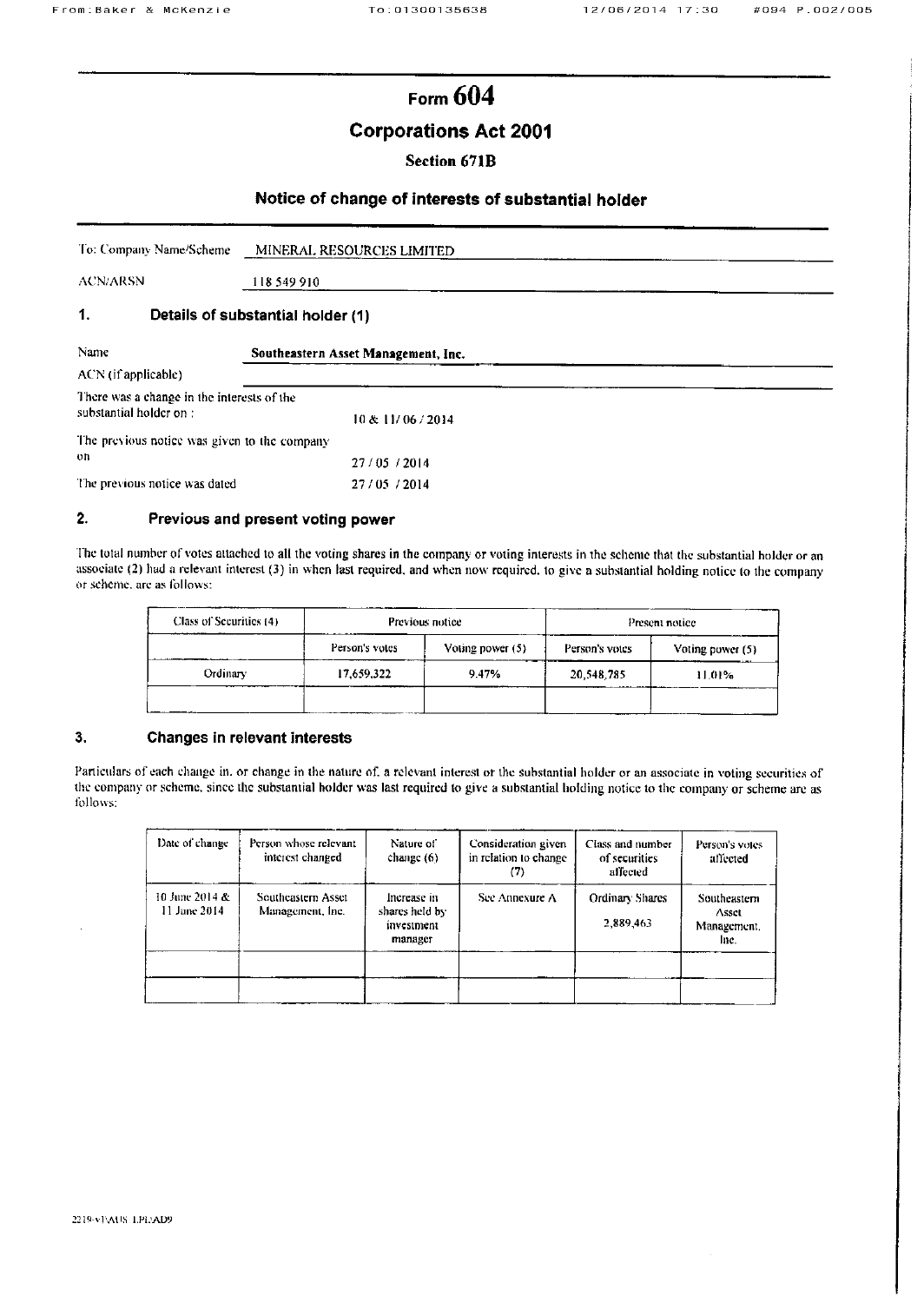#### $\ddot{a}$ . **Present relevant interests**

Particulars of each relevant interest of the substantial holder in voting securities after the change are as follows:

| Holder of relevant<br>interest         | Registered<br>holder of<br>securities            | Person entitled to be<br>registered as holder (8) | Nature of relevant<br>interest (6)                                                                            | Class and<br>number of<br>securities | Person's votes |
|----------------------------------------|--------------------------------------------------|---------------------------------------------------|---------------------------------------------------------------------------------------------------------------|--------------------------------------|----------------|
| Southeastern Asset<br>Management, Inc. | Northern<br>Trust<br>Corporation                 | Northern Trust<br>Corporation                     | Power to dispose of<br>control<br>the<br>OΓ<br>exercise of apower to<br>dispose<br>of.<br>the<br>securities.  | Ordinary.<br>Shares<br>2,647,993     | 2.647,993      |
| Southeastern Asset<br>Management, Inc. | The Bank of<br>New York<br>Mellon<br>Corporation | The Bank of New York<br>Mellon Corporation        | Power to dispose of,<br>control<br>the<br>or<br>exercise of apower to<br>dispose<br>oſ.<br>the<br>securities. | Ordinary<br>Shares<br>186,390        | 186,390        |
| Southeastern Asset<br>Management, Inc. | JP<br>Morgan<br>Chase Bank.<br>N.A.              | JP Morgan Chase Bank,<br>N.A                      | Power to dispose of,<br>control<br>тие<br>ОF<br>exercise of apower to<br>dispose<br>of.<br>the<br>securities. | Ordinary<br><b>Shares</b><br>55.080  | 55.080         |
|                                        |                                                  |                                                   |                                                                                                               |                                      |                |

#### $5.$ **Changes in association**

The persons who have become associates (2) of, ceased to be associates of, or have changed the nature of their association (9) with, the substantial holder in relation to voting interests in the company or scheme are as follows:

| Name and ACN (if applicable) | Nature of association |
|------------------------------|-----------------------|
| N/A                          |                       |

#### 6. **Addresses**

The addresses of persons named in this form are as follows:

| Name                                | <b>Address</b>                                      |
|-------------------------------------|-----------------------------------------------------|
| Southeastern Asset Management, Inc. | 6410 Poplar Avenue Suite 900, Memphis, TN 38119 USA |

| <b>Signature</b> | print name | Joseph A. Antonio                     | Capacity Legal & Compliance Officer<br>12 / 06 / 2014<br>date. |
|------------------|------------|---------------------------------------|----------------------------------------------------------------|
|                  | sign here  | $\bigcirc \!\!\!\! \bigcirc_{\alpha}$ |                                                                |
|                  |            |                                       |                                                                |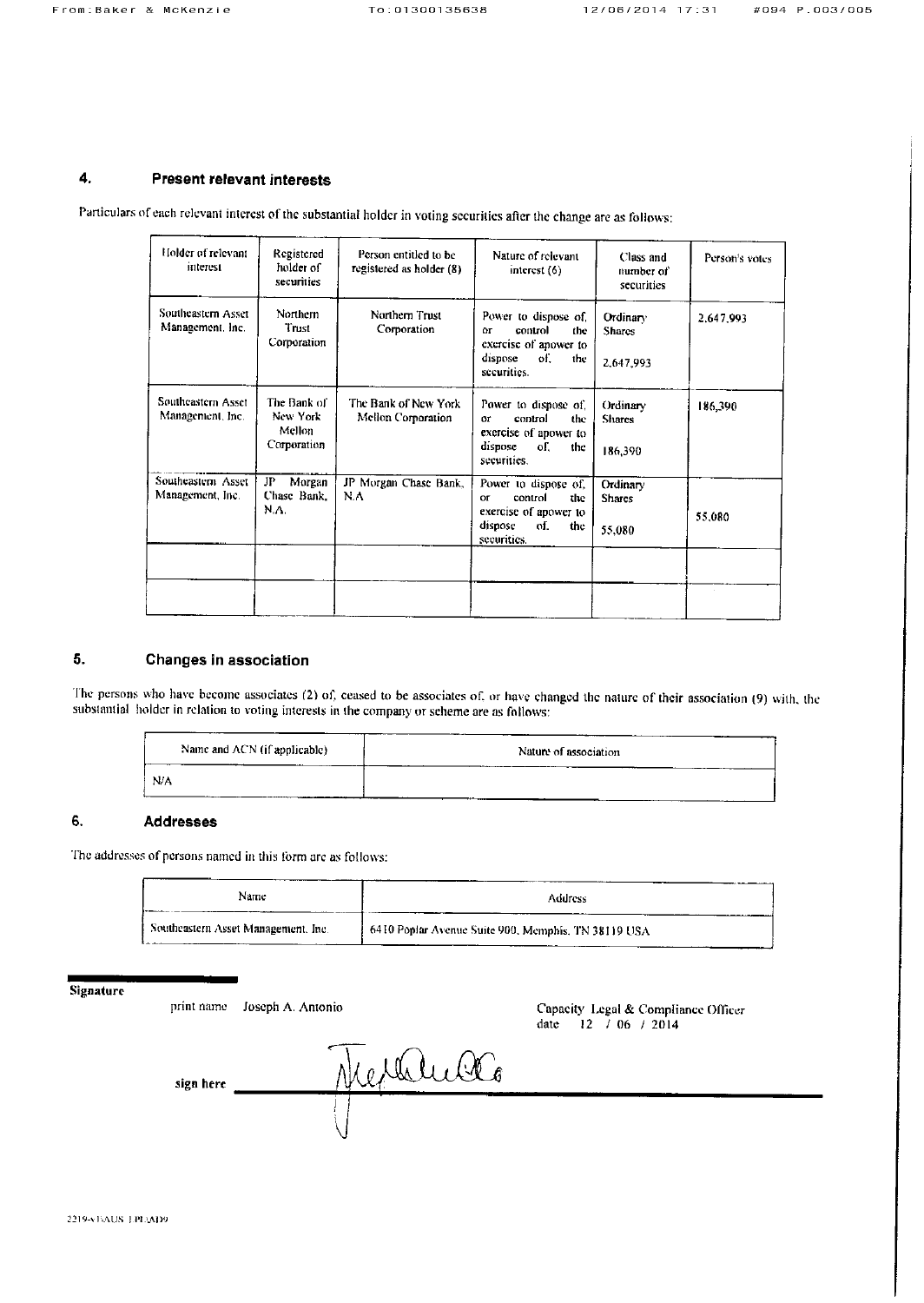### **Directions**

- If there are a number of substantial shareholders with similar or related relevant interests (eg. a corporation and its related corporations, or  $\mathbf{I}$ the manager and trustee of an equity trust), the names could be included in an annexure to the form. If the relevant interests of a group of persons are essentially similar, they may be referred to throughout the form as a specifically named group if the membership of cach group, with the names and addresses of members, is clearly set out in paragraph 6 of the form.
- $\overline{2}$ See the definition of "associate" in section 9 of the Corporations Act 2001.
- 3 See the definition of "relevant interest" in sections 608 and 671B(7) of the Corporations Act 2001.
- $\mathbf{1}$ The voting shares of a company constitute one class unless divided into separate classes.
- The person's votes divided by the total votes in the body corporate or scheme multiplied by 100. 5
- 6 Include details of
	- $\left( a\right)$ any relevant agreement or other circumstances by which the change in relevant interest occurred. If subsection 671B(4) applies, a copy of any document setting out the terms of any relevant agreement, and a statement by the person giving full and accurate details of any contract, scheme or arrangement, must accompany this form, together with a written statement certifying this contract, scheme or arrangement; and
	- $(b)$ any qualification of the power of a person to exercise, control the exercise of, or influence the exercise of, the voting powers or disposal of the securities to which the relevant interest relates (indicating clearly the particular securities to which the qualification applies).

See the definition of "relevant agreement" in section 9 of the Corporations Act 2001.

- -7 Details of the consideration must include any and all benefits, money and other, that any person from whom a relevant interest was acquired has, or may, become entitled to receive in relation to that acquisition. Details must be included even if the benefit is conditional on the happening or not of a contingency. Details must be included of any benefit paid on behalf of the substantial holder or its associate in relation to the acquisitions, even if they are not paid directly to the person from whom the relevant interest was acquired.
- $\bf{8}$ If the substantial holder is unable to determine the identity of the person (eg. if the relevant interest arises because of an option) write "unknown"
- Give details, if appropriate, of the present association and any change in that association since the last substantial holding notice